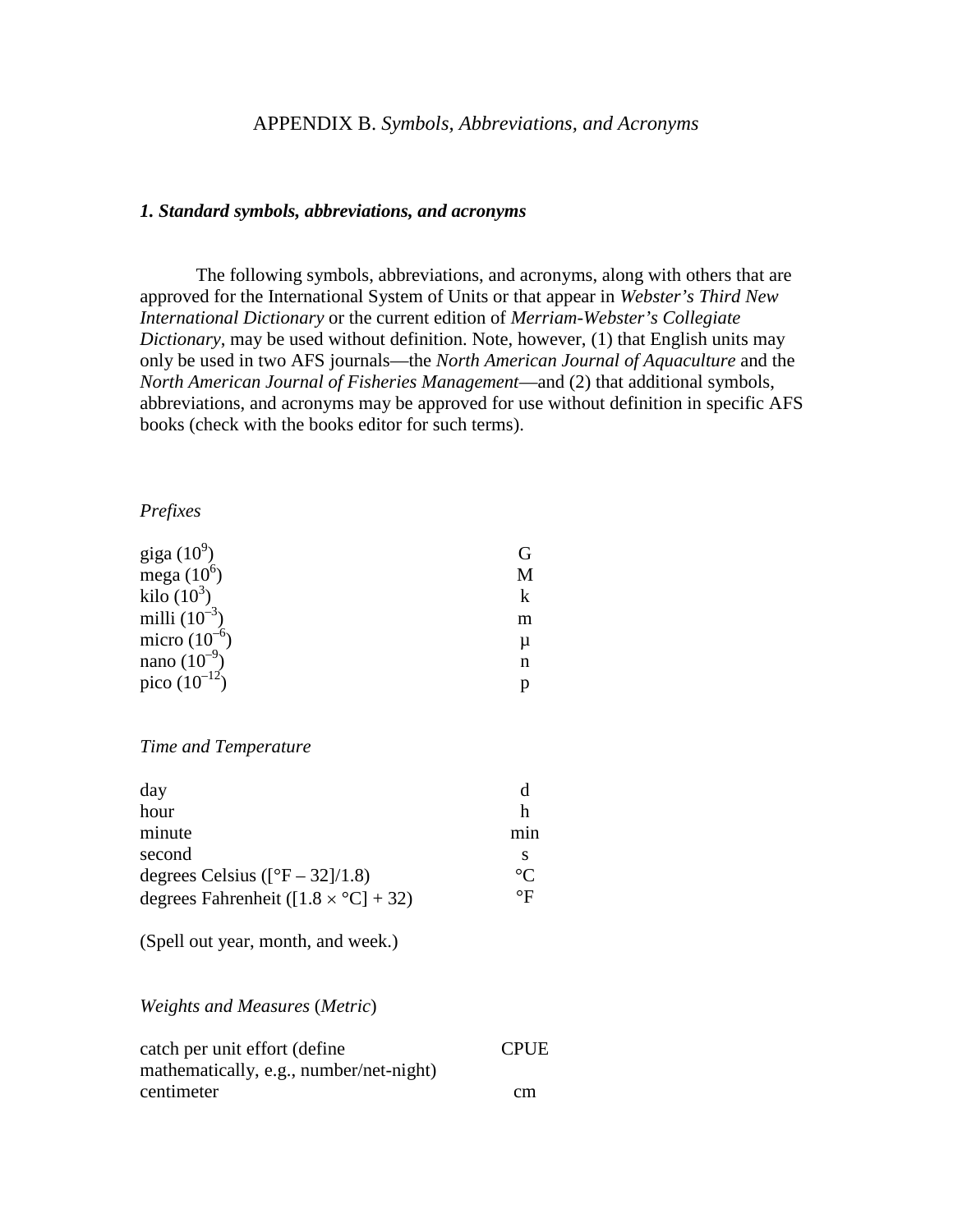| meter (1.09 yd, 3.28 ft, 39.4 in)            | m          |
|----------------------------------------------|------------|
| kilometer $(0.622 \text{ mi})$               | km         |
| gram $(0.0353 \text{ oz})$                   | g          |
| kilogram $(2.20 \text{ lb})$                 | kg         |
| liter $(0.264 \text{ gal}, 1.06 \text{ qt})$ | L          |
| deciliter                                    | dL         |
| hectare $(2.47 \text{ acres})$               | ha         |
| nephelometric turbidity units                | <b>NTU</b> |
| practical salinity units                     | psu        |
| fork length                                  | FL         |
| standard length                              | <b>SL</b>  |
| total length                                 | TL         |

(Spell out metric ton [1,000 kg {2,200  $\hat{a}$ ].)

*Weights and Measures* (*English*)

| inch $(2.54 \text{ cm})$                              | <sub>in</sub>  |
|-------------------------------------------------------|----------------|
| foot $(30.5 \text{ cm})$                              | ft             |
| cubic feet per second $(0.0283 \text{ m}^3/\text{s})$ | $ft^3/s$       |
| yard (0.914 m, 91.4 cm)                               | yd             |
| mile $(1.61 \text{ km})$                              | mi             |
| ounce $(28.4 g)$                                      | <b>OZ</b>      |
| pound (0.454 kg, 454 g)                               | <sup>1</sup> b |
| quart $(0.946 L)$                                     | qt             |
| gallon $(3.79 L)$                                     | gal            |
|                                                       |                |

(Spell out acre [0.405 ha] and ton [2,000 lb or 907 kg])

## *Mathematics and Statistics*

| analysis of variance                        | <b>ANOVA</b>    |
|---------------------------------------------|-----------------|
| analysis of covariance                      | <b>ANCOVA</b>   |
| base of natural logarithms                  | $\epsilon$      |
| coefficient of variation (define            | CV              |
| mathematically, e.g., $100 \cdot SD/mean$ ) |                 |
| common test statistics                      | $F, t,$ etc.    |
| confidence interval                         | $\overline{CI}$ |
| correlation or regression coefficient       |                 |
| multiple                                    | R               |
| simple                                      | r               |
| covariance                                  | COV             |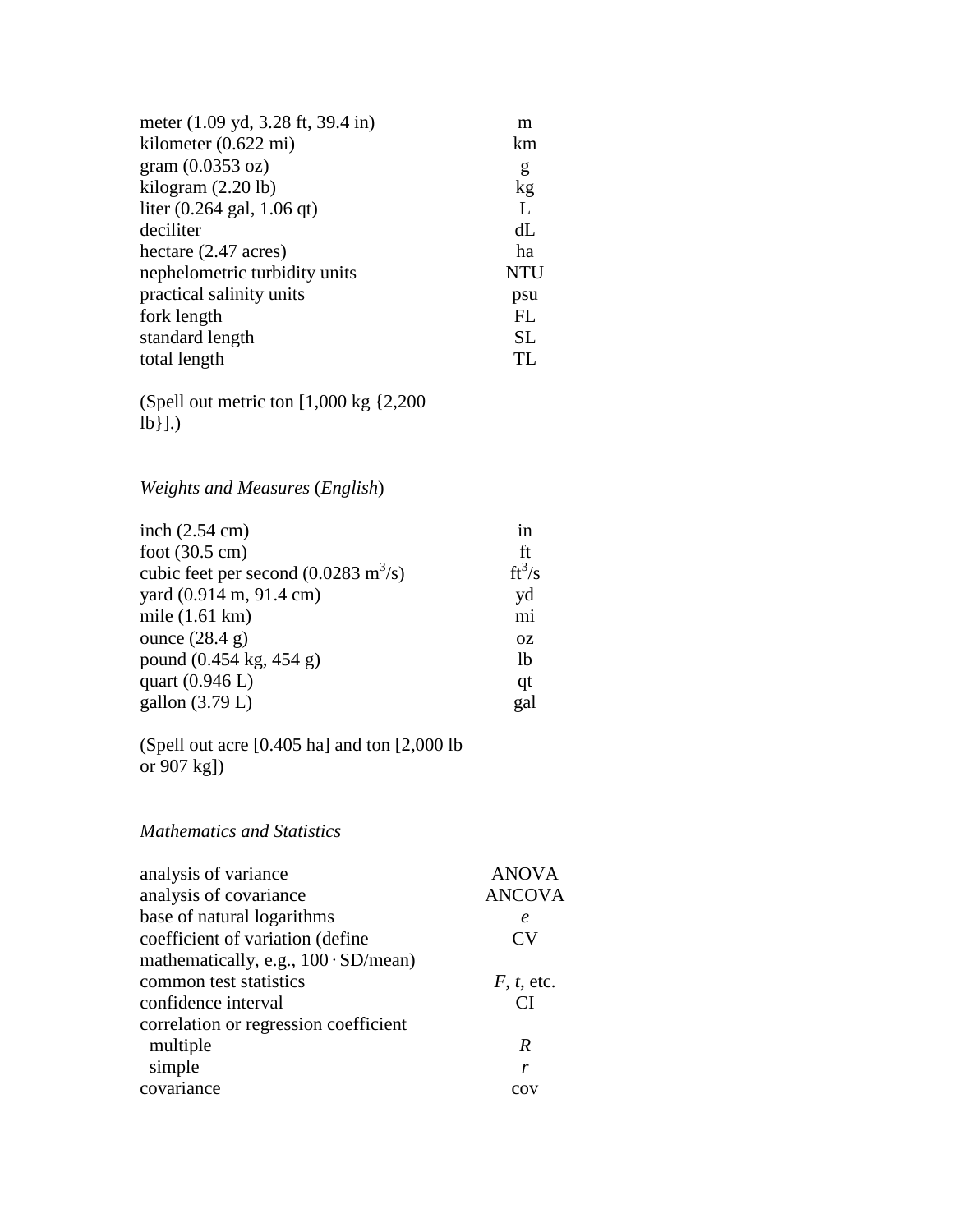| $\circ$                                                                     |
|-----------------------------------------------------------------------------|
| df                                                                          |
| E                                                                           |
|                                                                             |
| $log_e$ or ln                                                               |
| $log_a$                                                                     |
|                                                                             |
| <b>NS</b>                                                                   |
| $\%$                                                                        |
| $\boldsymbol{P}$                                                            |
| probability of type I error (false rejection of<br>$P_{\alpha}$ or $\alpha$ |
|                                                                             |
| β                                                                           |
|                                                                             |
| rad                                                                         |
| N or $n$                                                                    |
| $^{\prime\prime}$                                                           |
| <b>SD</b>                                                                   |
| <b>SE</b>                                                                   |
| sr                                                                          |
|                                                                             |
| V or Var                                                                    |
| var                                                                         |
|                                                                             |

# *Physics and Chemistry*

| all atomic symbols               | H, He, etc. |
|----------------------------------|-------------|
| alternating current              | AC          |
| ampere                           | A           |
| base pairs                       | bp          |
| becquerel                        | Bq          |
| calorie (joule preferred)        | cal         |
| candela                          | cd          |
| chemical acronyms in dictionary  | DDT,        |
|                                  | EDTA,       |
|                                  | etc.        |
| coulomb                          | C           |
| deoxynucleotide triphosphate     | dNTP        |
| dextro configuration             | D           |
| dextrorotary                     | d           |
| direct current                   | DC          |
| electron volt                    | eV          |
| equivalent                       | eq          |
| farad                            | F           |
| footcandle $(0.0929 \text{ lx})$ | fc          |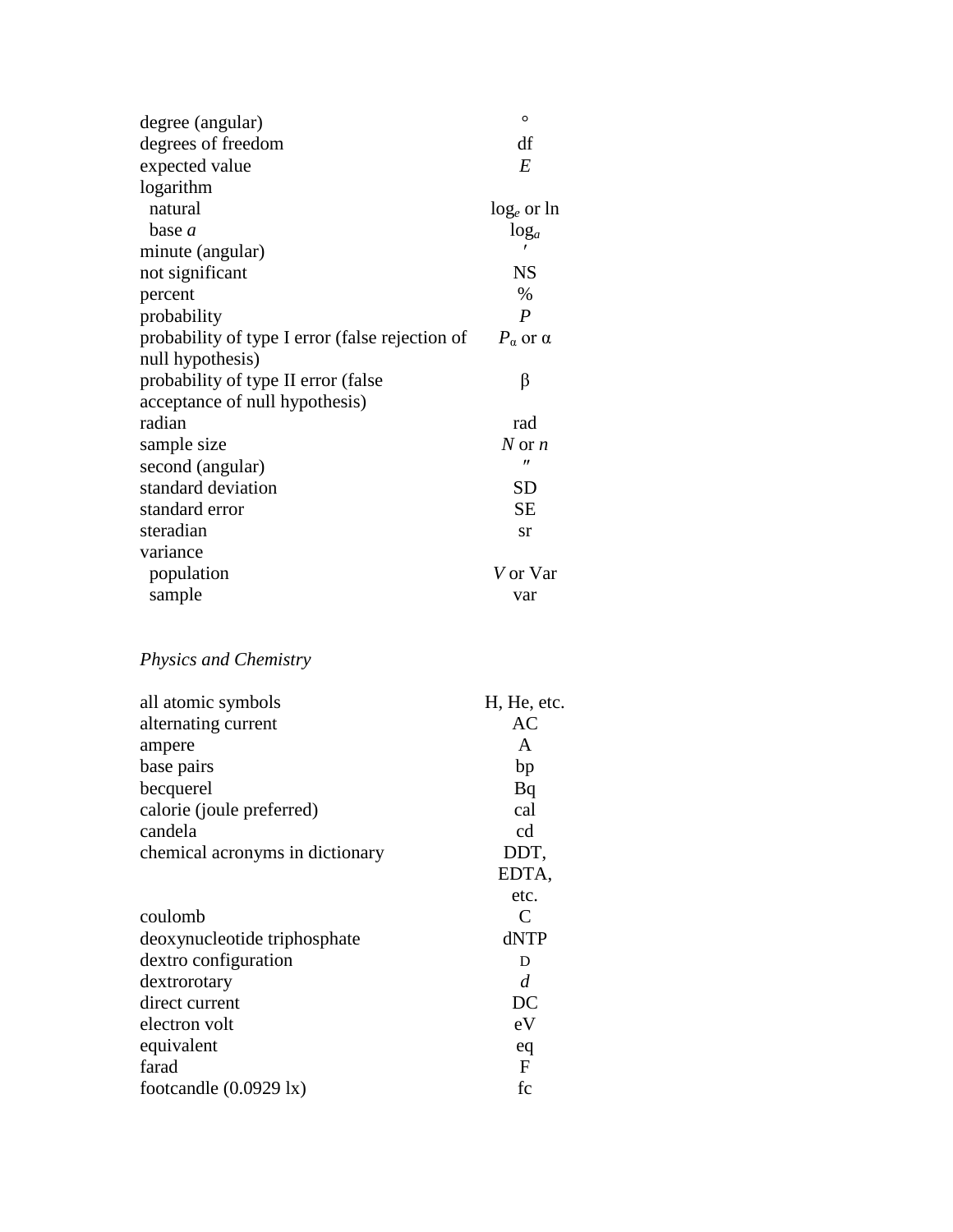| gravity                                      | g                |
|----------------------------------------------|------------------|
| gray                                         | Gy               |
| hertz                                        | Hz               |
| horsepower (746 W)                           | hp               |
| hydrogen ion activity (negative log)         | pH               |
| joule                                        | J                |
| levo configuration                           | L                |
| levorotary                                   | $\iota$          |
| lumen                                        | lm               |
| lux                                          | $\mathbf{I}$     |
| molar                                        | M                |
| mole                                         | mol              |
| newton                                       | N                |
| normal                                       | N                |
| ohm                                          | Ω                |
| ortho                                        | $\overline{O}$   |
| para                                         | $\boldsymbol{p}$ |
| parts per million (in the metric system, use | ppm              |
| $mg/L$ , mg/kg, etc.)                        |                  |
| parts per thousand                           | ppt, ‰           |
| pascal                                       | Pa               |
| passive integrated transponder               | PIT              |
| polymerase chain reaction                    | <b>PCR</b>       |
| polyvinyl chloride                           | <b>PVC</b>       |
| siemens (= mho, $\Omega^{-1}$ )              | S                |
| tesla                                        | T                |
| tris(hydroxymethyl)-aminomethane             | tris             |
| volt                                         | V                |
| watt                                         | W                |
| weber                                        | Wb               |

# *General*

| American Type Culture Collection          | ATCC       |
|-------------------------------------------|------------|
| colony-forming units                      | <b>CFU</b> |
| compass directions (maps and coordinates) |            |
| east                                      | E          |
| north                                     | N          |
| south                                     | S          |
| west                                      | W          |
| corporate designations                    |            |
| Company                                   | Co.        |
| Corporation                               | Corp.      |
| Incorporated                              | Inc.       |
| Limited                                   | Ltd.       |
|                                           |            |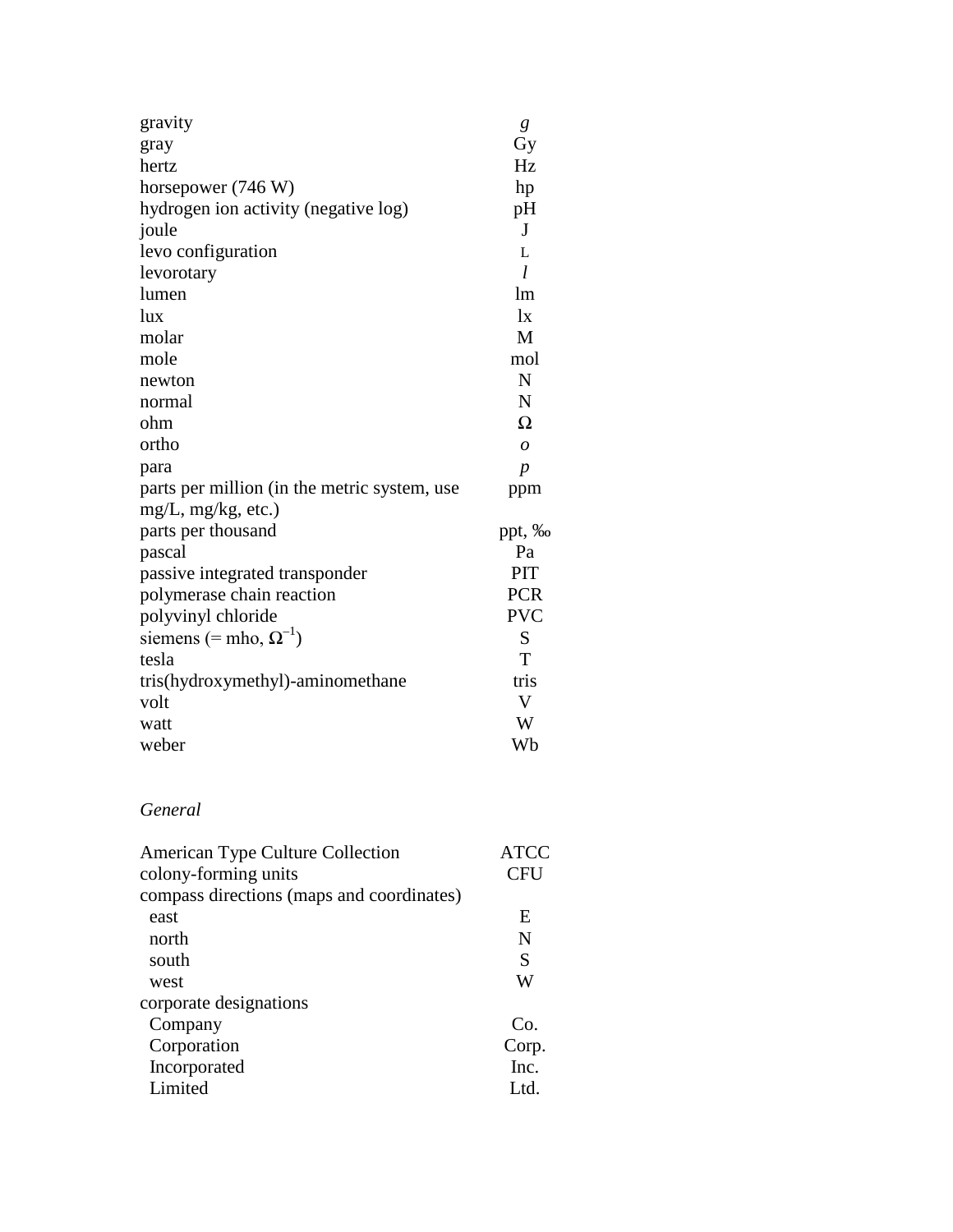| District of Columbia                | D.C.                                                               |
|-------------------------------------|--------------------------------------------------------------------|
| et alii                             | et al.                                                             |
| et cetera                           | etc.                                                               |
| filial generation                   | F                                                                  |
| for example                         | e.g.,                                                              |
| geographical information system(s)  | <b>GIS</b>                                                         |
| <b>Global Positioning System</b>    | <b>GPS</b>                                                         |
| international units                 | IU                                                                 |
| months in tables and figures        | Jan, Feb,                                                          |
|                                     | Mar, etc.                                                          |
| plaque-forming units                | PFU                                                                |
| ploidy                              | n                                                                  |
| sex in tables, figures, and hybrids |                                                                    |
| female                              |                                                                    |
| male                                | $\begin{array}{c} \n\varphi \\ \n\varphi \\ \ni.e., \n\end{array}$ |
| that is                             |                                                                    |
| units                               | U                                                                  |
| United Kingdom                      | UK                                                                 |
| <b>United States</b>                |                                                                    |
| noun                                | <b>USA</b>                                                         |
| adjective                           | U.S.                                                               |

### *2. Other symbols, abbreviations, and acronyms*

The following symbols, abbreviations, and acronyms are also commonly used in AFS publications. Unlike those in section 1, however, they must be spelled out in full at first use. Alternatives may also be used as long as they are defined.

| Ab          | antibody                                              |
|-------------|-------------------------------------------------------|
| ARMA        | autoregressive–moving average                         |
| <b>BCWD</b> | bacterial coldwater disease                           |
| BHI(A)      | brain-heart infusion (agar)                           |
| <b>BKD</b>  | bacterial kidney disease                              |
| <b>BOD</b>  | biological (or biochemical) oxygen demand             |
| <b>BP</b>   | before present (radiocarbon dating; $1950$ = present) |
| <b>BSA</b>  | bovine serum albumin                                  |
| <b>CCL</b>  | certified cell line (ATCC designation)                |
| <b>CCV</b>  | <b>Channel Catfish virus</b>                          |
|             |                                                       |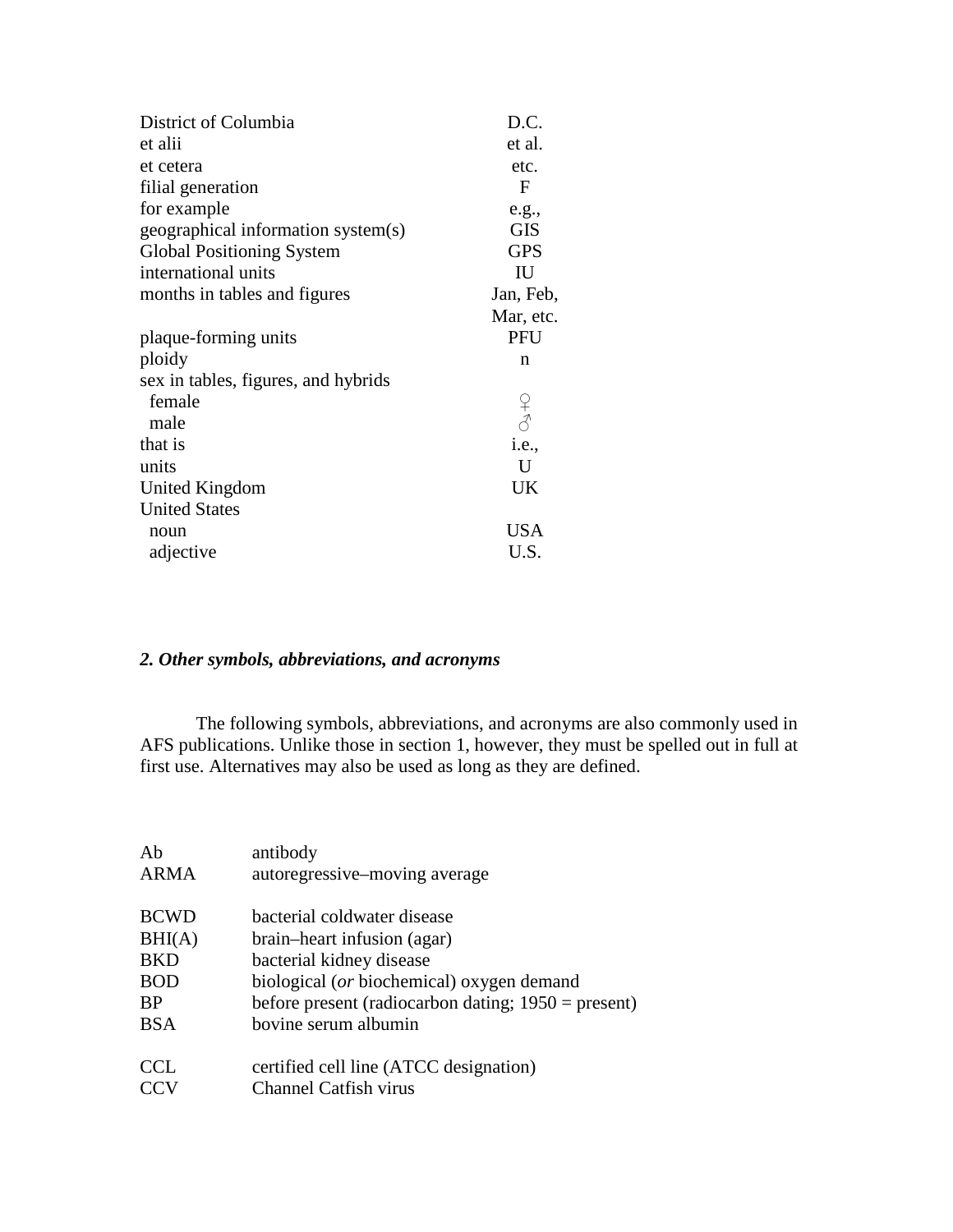| HPI axis<br><b>HPLC</b>   | hypothalamic-pituitary-interrenal axis<br>high-performance liquid chromatography |
|---------------------------|----------------------------------------------------------------------------------|
| Hct                       | hematocrit                                                                       |
| <b>HBSS</b><br><b>HCG</b> | human chorionic gonadotropin                                                     |
| Hb                        | hemoglobin<br>Hanks' balanced salt solution                                      |
| H&E                       | hematoxylin and eosin (or HE; a group of stains)                                 |
|                           |                                                                                  |
| GtH                       | gonadotropic hormone                                                             |
| <b>GSI</b>                | gonadosomatic index                                                              |
| GnRH                      | gonadotropin-releasing hormone (synonym of LHRH)                                 |
| <b>GLS</b>                | generalized least squares                                                        |
| GLM                       | general linear model                                                             |
| <b>GLC</b>                | gas-liquid chromatography                                                        |
| <b>GH</b>                 | growth hormone                                                                   |
| <b>FHM</b>                | Fathead Minnow (a cell line)                                                     |
| <b>FAME</b>               | fatty acid methyl ester                                                          |
| $F_{MAX}$                 | fishing mortality at which yield per recruit is at a maximum                     |
| F                         | instantaneous fishing mortality                                                  |
|                           |                                                                                  |
| <b>ESU</b>                | evolutionarily significant unit                                                  |
| <b>ERM</b>                | enteric redmouth (disease)                                                       |
| <b>EPC</b>                | epithelioma papillosum cyprini <sup>1</sup>                                      |
| <b>ENV</b>                | erythrocytic necrosis virus                                                      |
| <b>ENSO</b>               | El Niño-Southern Oscillation                                                     |
| <b>EMEM</b>               | Eagle's minimum essential medium                                                 |
| <b>EMAP</b>               | Environmental Monitoring and Assessment Program (EPA)                            |
| <b>ELISA</b>              | enzyme-linked immunosorbent assay                                                |
| <b>ELIFA</b>              | enzyme-linked immunofiltration assay                                             |
| <b>EIS</b>                | environmental impact statement                                                   |
| DO                        | dissolved oxygen                                                                 |
| <b>DIDSON</b>             | dual-frequency imaging sonar                                                     |
| <b>DBA</b>                | dot blot analysis (or assay)                                                     |
|                           |                                                                                  |
| <b>CTM</b>                | critical thermal maximum                                                         |
| <b>CSE</b>                | Coho Salmon embryo (a cell line)                                                 |
| cRNA                      | complementary RNA                                                                |
| <b>CRL</b>                | cell repository line (ATCC designation)                                          |
| <b>CPE</b>                | $(1)$ catch per effort; $(2)$ cytopathic effect                                  |
| CL                        | $(1)$ certified cell line (variant of CCL); $(2)$ confidence limit               |
| <b>CHSE</b>               | Chinook Salmon embryo (a cell line)                                              |
| <b>CHH</b>                | Chum Salmon heart (a cell line)                                                  |
| cdf                       | cumulative density function (cf. pdf)                                            |

<span id="page-5-0"></span> $\overline{1}$  A cell line derived from an epithelial tumor of Common Carp.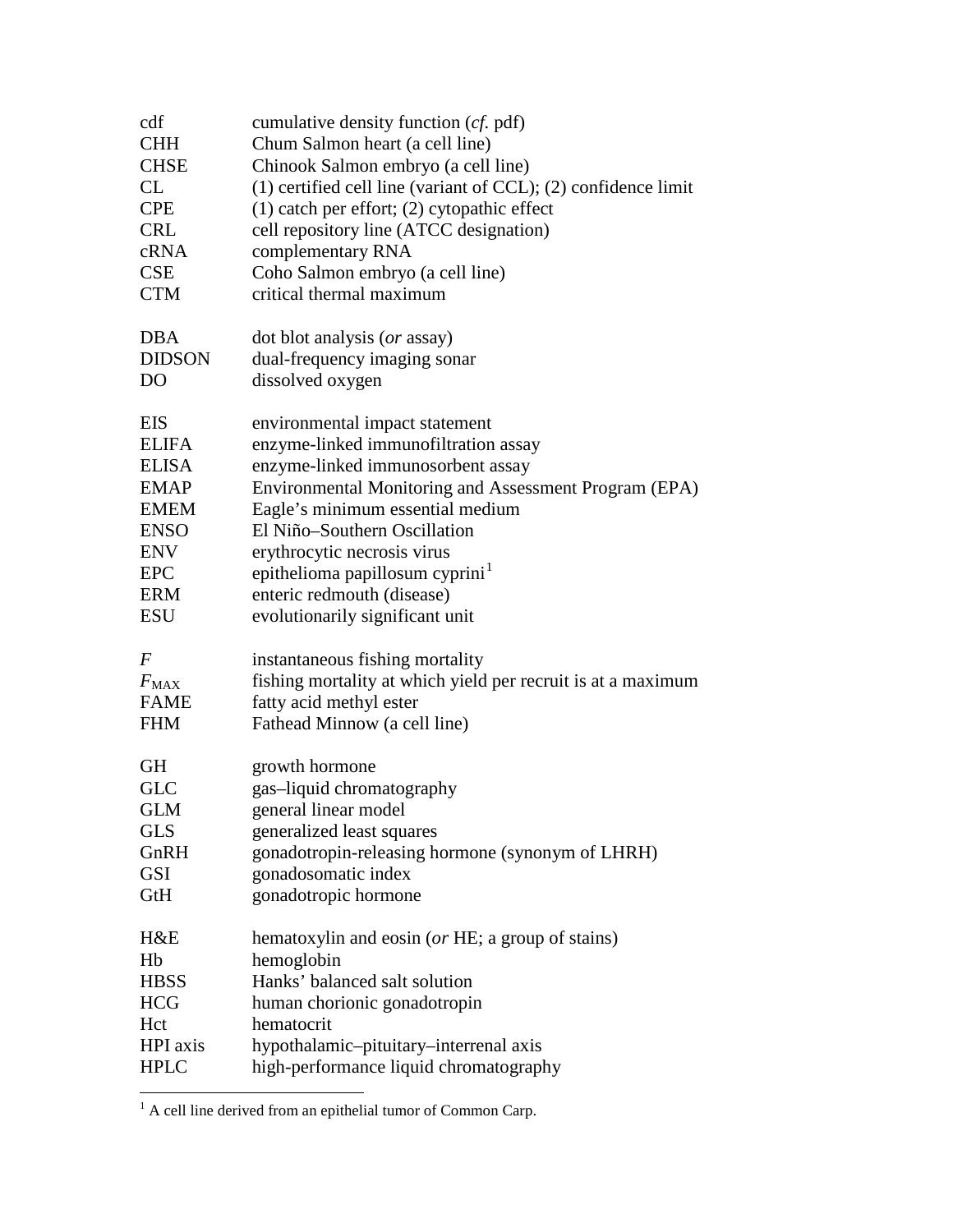| <b>HSD</b>       | honestly significantly different (or honestly significant difference)         |
|------------------|-------------------------------------------------------------------------------|
| <b>HUFA</b>      | highly unsaturated fatty acid                                                 |
| <b>IBI</b>       | index of biotic integrity                                                     |
| <b>ICP</b>       | inductively coupled argon plasma emission spectrometry                        |
| ID               | inside diameter                                                               |
| IgA              | immunoglobulin A (other immunoglobulins: IgD, IgE, IgG, IgM)                  |
| <b>IHNV</b>      | infectious hematopoietic necrosis virus                                       |
| In               | incipient lethal temperature                                                  |
| <b>INAD</b>      | investigational new animal drug (a type of FDA permit)                        |
| ip               | $(or i.p.)$ intraperitoneal(ly)                                               |
| <b>IPNV</b>      | infectious pancreatic necrosis virus                                          |
| K                | condition factor (usually $10^5 \times$ weight / fork length <sup>3</sup> )   |
| K/A              | alkaline/acid                                                                 |
| <b>KDM</b>       | kidney disease medium                                                         |
| LC50             | concentration lethal to 50% of test organisms in a specified time             |
| LD50             | dose lethal to 50% of test organisms in a specified time                      |
| <b>LH</b>        | luteinizing hormone                                                           |
| <b>LHRF</b>      | luteinizing hormone releasing factor (synonym for LHRH)                       |
| <b>LHRH</b>      | luteinizing hormone releasing hormone                                         |
| <b>LILT</b>      | lower incipient lethal temperature                                            |
| <b>LOEC</b>      | lowest-observed-effect concentration                                          |
| <b>LPS</b>       | lipopolysaccharide                                                            |
| <b>LSD</b>       | least significant difference                                                  |
| LT50             | temperature lethal to 50% of test organisms in a specified time               |
| <b>LWD</b>       | large woody debris                                                            |
| $\boldsymbol{M}$ | instantaneous natural mortality                                               |
| MAb              | (or MoAb) monoclonal antibody                                                 |
| <b>MANOVA</b>    | multivariate analysis of variance                                             |
| <b>MATC</b>      | maximum acceptable toxicant concentration                                     |
| m/e              | (or $m/z$ ) ratio of molecular mass to ionic charge                           |
| MEI              | morphoedaphic index                                                           |
| <b>MEM</b>       | minimum essential medium                                                      |
| meq              | milliequivalents (blood Na and K often expressed as meq/L)                    |
| <b>MIC</b>       | minimum inhibitory concentration                                              |
| mil              | measure of thickness $(1 \text{ mil} = 0.001 \text{ in} = 0.0254 \text{ mm})$ |
| MS               | mean square                                                                   |
| <b>MSE</b>       | mean square error                                                             |
| <b>MSH</b>       | melanocyte-stimulating hormone                                                |
| msl              | mean sea level                                                                |
| <b>MSY</b>       | maximum sustainable yield                                                     |
| <b>NOEC</b>      | no-observed-effect concentration                                              |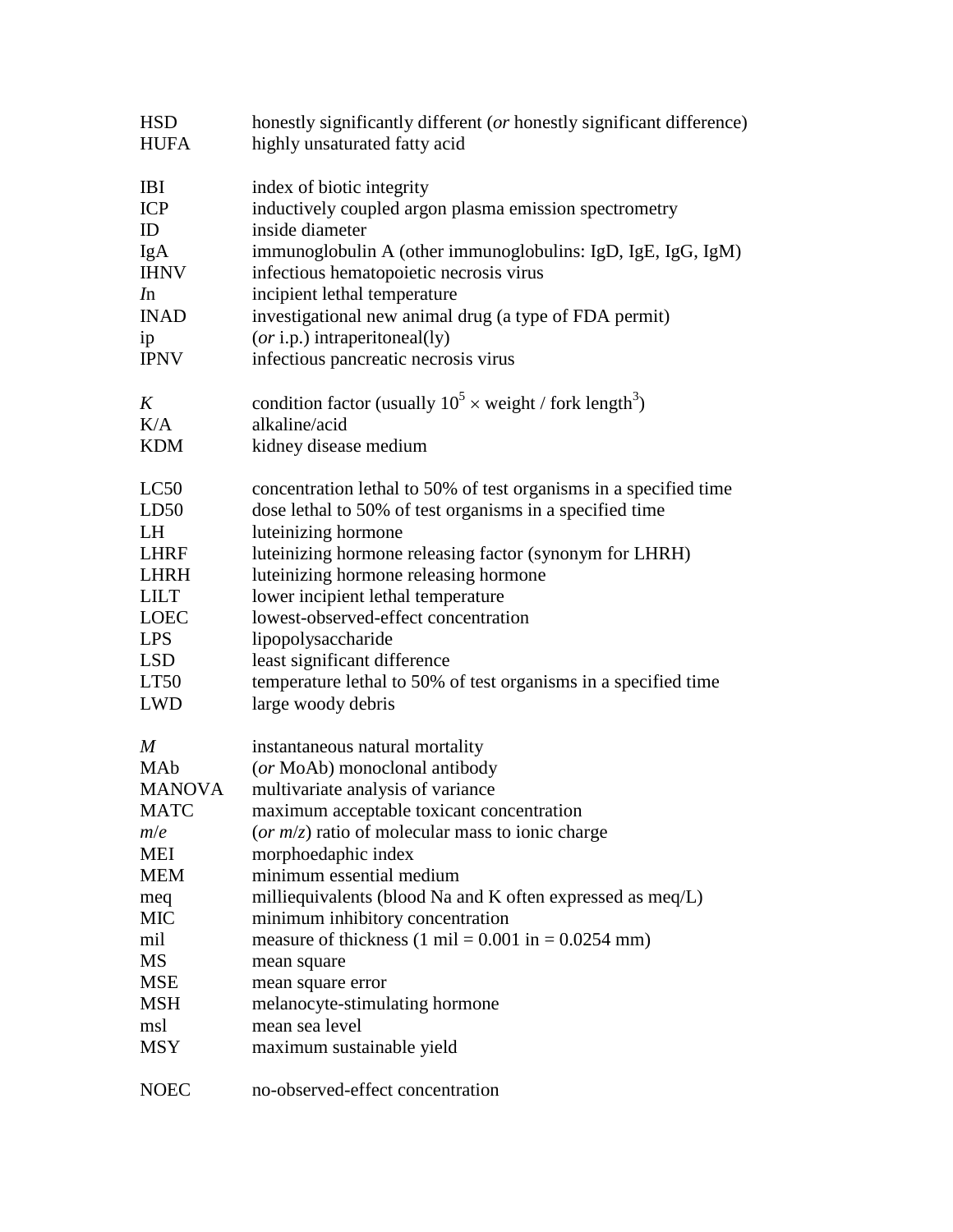| nRNA             | nuclear RNA                                                                           |
|------------------|---------------------------------------------------------------------------------------|
| <b>OD</b>        | $(1)$ optical density; $(2)$ outside diameter                                         |
| <b>OLS</b>       | ordinary least squares                                                                |
| <b>OSY</b>       | optimum sustainable yield                                                             |
| <b>OTC</b>       | oxytetracycline                                                                       |
|                  |                                                                                       |
| <b>PAGE</b>      | polyacrylamide gel electrophoresis                                                    |
| <b>PAH</b>       | polycyclic aromatic hydrocarbon                                                       |
| <b>PAS</b>       | periodic acid-Schiff (a stain)                                                        |
| <b>PAUP</b>      | phylogenetic analysis using parsimony                                                 |
| <b>PBS</b>       | phosphate-buffered saline                                                             |
| PC(A)            | principal component (analysis)                                                        |
| PCO <sub>2</sub> | (or $pCO_2$ ) partial pressure of $CO_2$                                              |
| <b>PCR</b>       | polymerase chain reaction                                                             |
| pdf              | probability density function                                                          |
| PGD              | proliferative gill disease                                                            |
| $P_{O_2}$        | (or $pO_2$ ) partial pressure of oxygen gas                                           |
| <b>PONAR</b>     | dredge used to sample sediments (not spelled out)                                     |
| <b>PSD</b>       | proportional stock density                                                            |
| <b>PUFA</b>      | polyunsaturated fatty acid                                                            |
|                  |                                                                                       |
| $\mathcal{Q}$    | discharge or flow of water <sup>2</sup>                                               |
| $Q_{10}$         | factor by which a physiological rate increases per $10^{\circ}$ C rise in temperature |
| <b>RAPD</b>      | randomly amplified polymorphic DNA                                                    |
| <b>RBC</b>       | (or rbc) red blood cell                                                               |
| <b>RFLP</b>      | restriction fragment length polymorphism                                              |
| <b>RIA</b>       | radioimmunoassay                                                                      |
| <b>RKM</b>       | (or rkm) river kilometer (define point of origin)                                     |
| <b>RM</b>        | river mile                                                                            |
| rms              | root mean square                                                                      |
| <b>RSD</b>       | relative stock density                                                                |
| <b>RTH</b>       | Rainbow Trout hepatoma (a cell line)                                                  |
|                  |                                                                                       |
| <b>SDA</b>       | specific dynamic action (heat loss from digestion $[J/{\rm kg \times h}]$ )           |
| SDI              | shoreline development index                                                           |
| <b>SDS</b>       | sodium dodecyl sulfate                                                                |
| <b>SGR</b>       | specific growth rate                                                                  |
| <b>SH</b>        | sulfhydryl                                                                            |
| <b>SOPHEIA</b>   | solid-phase enzyme immunoassay                                                        |
| sp.              | species (singular; plural: spp.)                                                      |
| <b>SPF</b>       | specific-pathogen free                                                                |
| $S-R$            | stock-recruitment                                                                     |
|                  |                                                                                       |

<span id="page-7-0"></span><sup>&</sup>lt;sup>2</sup> Subscripts denote frequency (e.g.,  $Q_{50} = a 50$ -year flood,  $Q_{2,33} = a$  discharge that occurs every 2.33 years on average.)